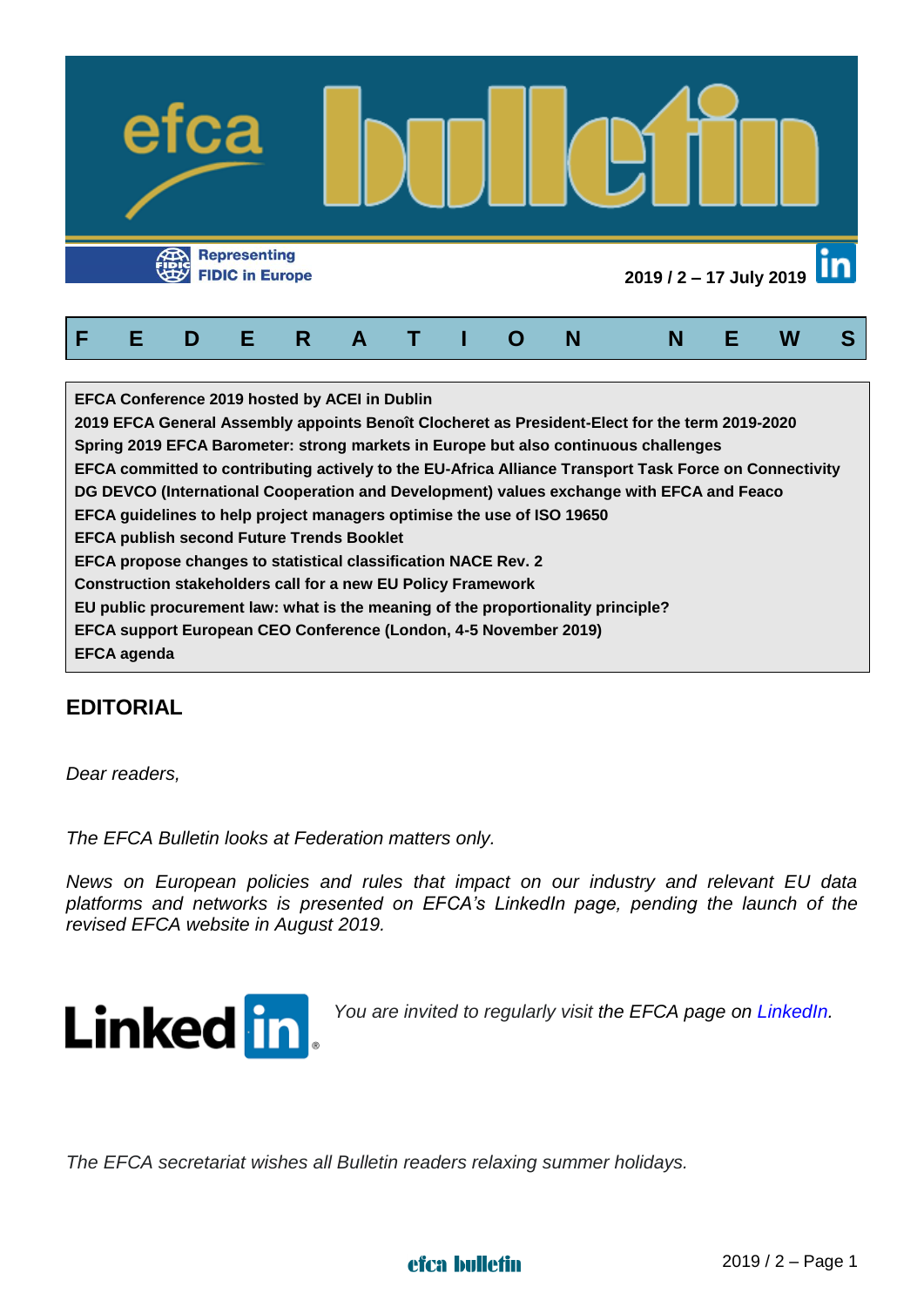#### **EFCA Conference 2019 hosted by ACEI in Dublin**



The 10 May 2019 conference was attended by over 200 delegates from 24 countries.

Speakers from many different walks took to the floor including futurist Rohit Talwar, Jaap de Koning (Manager Branch Office Amsterdam at Witteveen+Bos and Chair EFCA Internal Market Committee) and Elisa Maceratini of the FIDIC Diversity Task Force.

Futurist Rohit Talwar advocated for a 'Very Human Future', keeping humanity at the centre of the agenda. Companies that are making major investments in innovation and technological possibilities should also provide for training and mentoring, ensuring that technological advances serve humanity.

Jaap de Koning demonstrated how seven UN Sustainable Development Goals are integrated and implemented in projects.

Elisa Maceratini emphasized how *'*inclusion and diversity are the most demanding challenges for the future sustainable management of engineering and architectural companies.'

[Presentations](https://www.efcadublin2019.com/presentations) are available from the homepage on the EFCA website.



Petrov Lyubomir (YP Steering COM), Kevin Rudden (EFCA President) Gitte Gylling Olesen (winner), Andrea De Cillia (Chair judging panel)

Andrea De Cillia, Chair of the EFCA YP Judging Panel, presented certificates to the winner of the tenth edition of the EFCA Young Professionals competition, Gitte Gylling Hammershøj Olesen (DK), the two runners-up Claus Maimann Davidsen (DK) and Henrik Bredahl Kock (DK) and honorary mentions.

At the CEO lunch, renowned Irish economist David McWilliams gave an insightful and humorous keynote speech, asking why by 1917 W.B. Yeats could predict the decline of the British Empire whilst contemporary economists failed to do so. Pointing to dangers of groupthink, he advocated supporting unconventional thinkers, especially in transitional times. Engineers may have a role in formulating inspiring possibilities of what changes may bring.

ATCEA (Association of Turkish Consulting Engineers and Architects) will host the June 2020 EFCA General Assembly and Conference in Istanbul.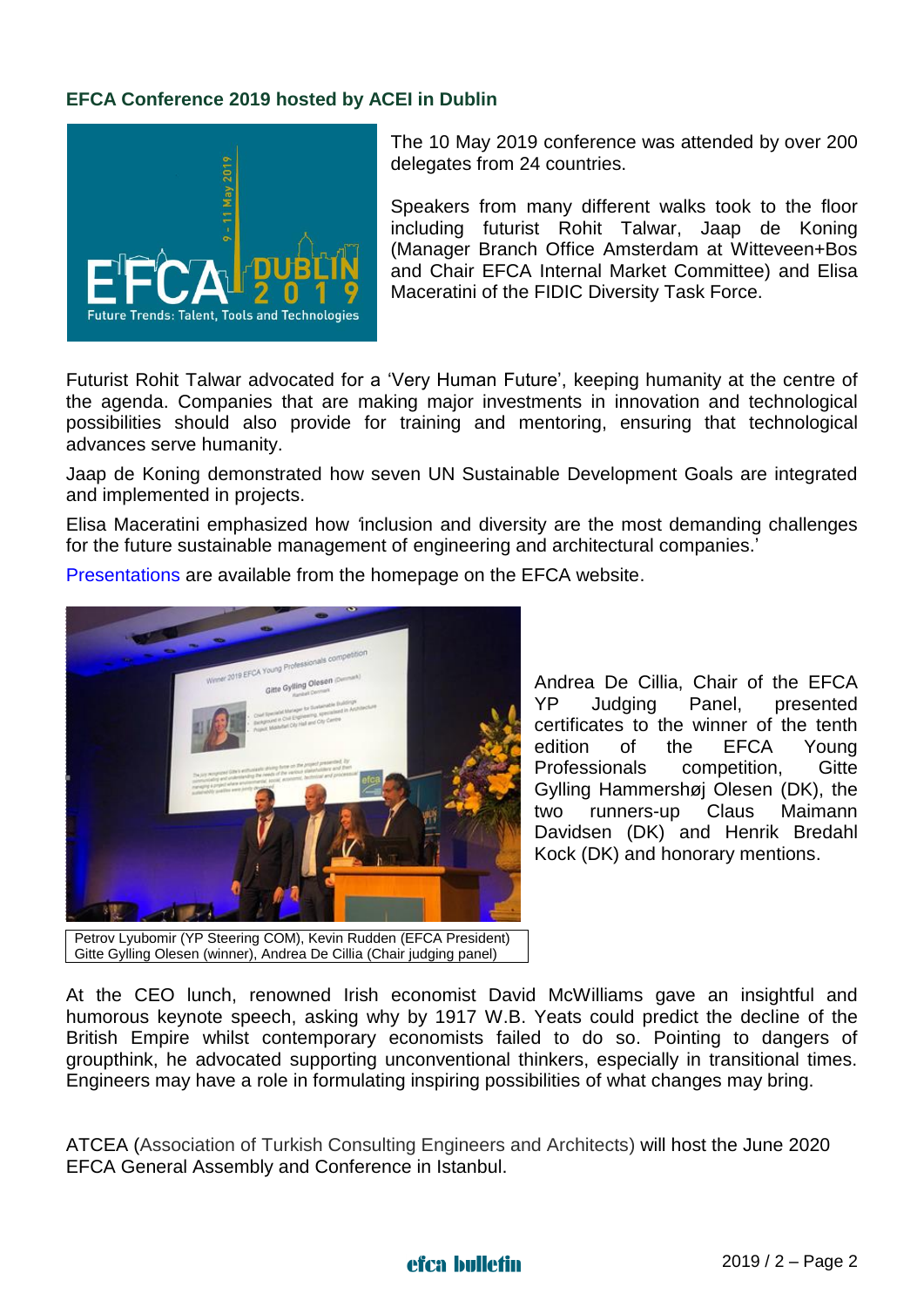#### **2019 EFCA General Assembly Meeting appoints Benoît Clocheret as President-Elect for the term 2019-2020**

On 1 June 2017, Benoît Clocheret, CEO of ARTELIA, was elected member of the EFCA Board of Directors. He is the former Chair of the 'Infrastructure' section of SYNTEC-Ingénierie and is a member of the Board of SYNTEC-Ingénierie.

One new member is joining EFCA's Board of Directors: Jacolien Eijer (Koninklijke NLingenieurs).

The General Assembly Meeting welcomed the return to Full EFCA membership of TECNIBERIA (Spain) and FSIC (Sweden), and Estonia (EAACEC) and Latvia (LIKA) as 27th respectively 28th EFCA member association.

The Chairs of the EFCA [Committees](http://www.efca.be/CommitteesWorkingGroups/CWG.aspx) reported about major tasks undertaken and presented a series of (forthcoming) deliverables and planned actions.



Concurrently, the EFCA [Young Professional](http://www.efca.be/YPs.aspx) Steering Committee organised a programme, including a selection of presentations and an illuminating visit to the construction site of the New Children's Hospital.

## **Spring 2019 EFCA Barometer: strong markets in Europe but also continuous challenges**

The survey for the EFCA [Barometer](http://www.efcanet.org/Portals/EFCA/EFCA%20files/PDF/Barometer%20reports/EFCA%20Barometer_Spring%202019.pdf) was conducted in March - April 2019 with participation of national consulting engineering associations from 21 European countries.

The signals collected show that markets for consulting engineering services in Europe have increased in strength. While southern countries continue to face difficult market conditions, northern countries tend to have trouble generating profit.

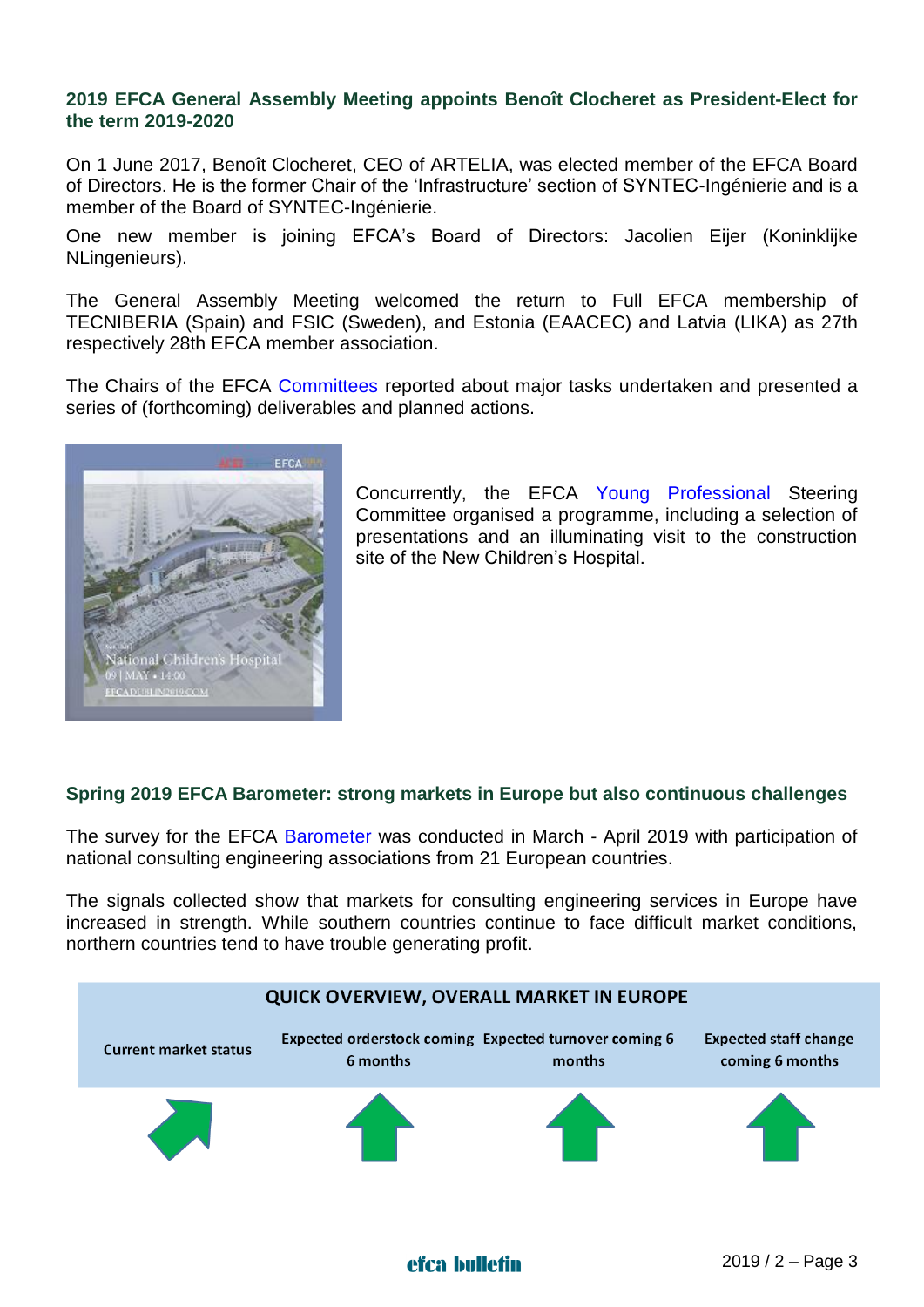The findings indicate that while markets are generally strong, the industry continues to face several challenges.

Low fees indicate either a strong competition or a trend toward standardisation of services while continuous staff shortage tends to increase salary costs. Digital transformation may be a key issue in reducing production costs, handling staff shortage and increasing productivity and profitability.

#### **EFCA committed to contributing actively to the EU-Africa Alliance Transport Task Force on Connectivity**

Paolo Ciccarelli (DG DEVCO/Head of Unit C5) and Antonio Torres-Martinez invited EFCA's European External Aid Committee (EEA COM) to bring forward the engineering consulting industry policy/reform proposals and recommendations for scaling up investments, private sector involvement & innovative financing in the transport sector in Africa.

The Committee submitted its operational project driven insights and point of view in the strategy building process.

The need for support of the independent engineering sector in different project-related tasks to bring a wide range of technical or management expertise needed for transport investments with high economic efficiency was also highlighted.



## **DG DEVCO (International Cooperation and Development) values exchange with EFCA and Feaco**

EFCA and the European Federation of Management Consultancies Associations (Feaco) jointly submitted the European service providers' comments on the 2018 version of the PRAG (the EU's external action procurement and contract rules).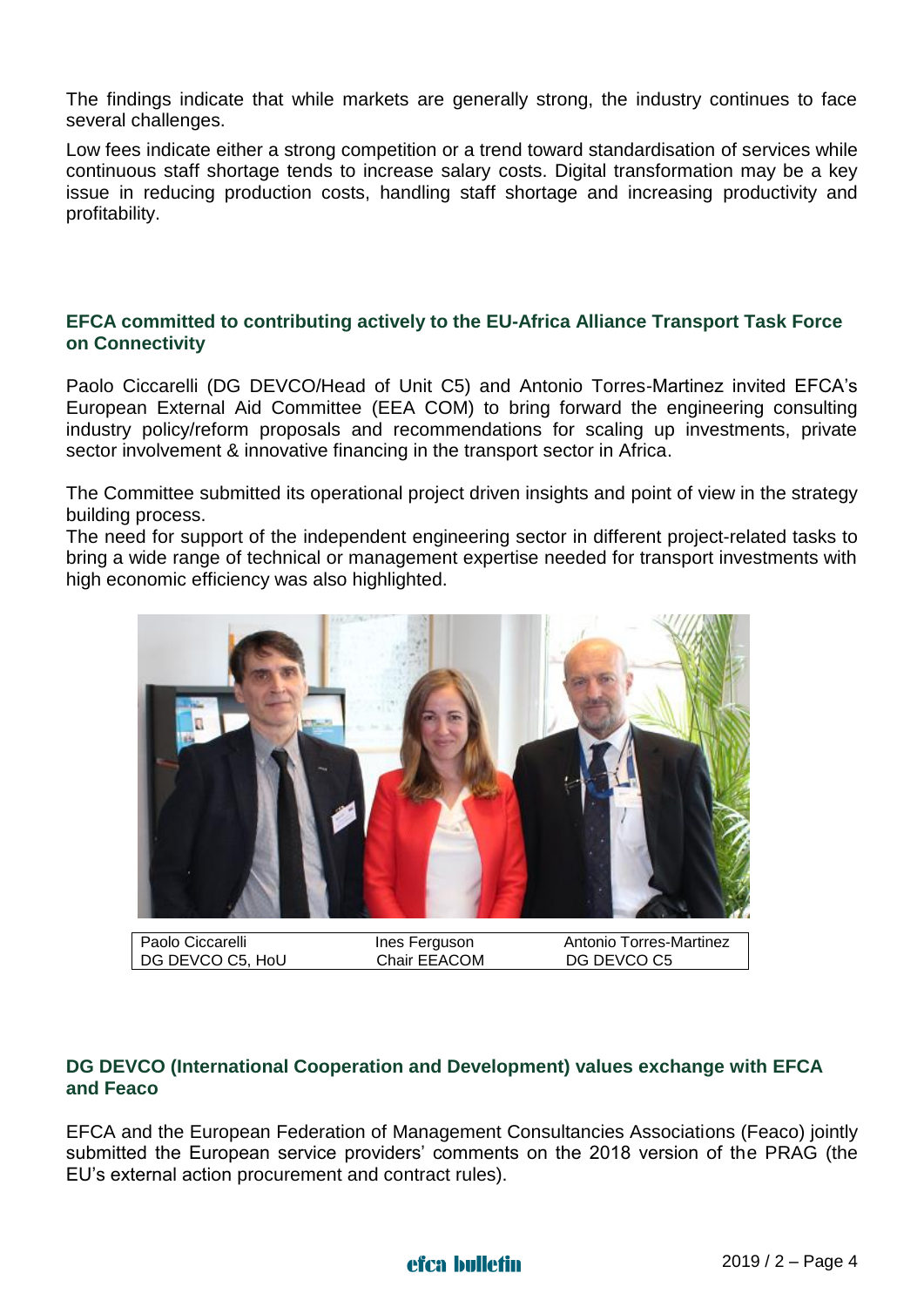DG DEVCO reacted extensively to the critical elements that EFCA/Feaco had raised in a positive and engaging way.

At the same time, DG DEVCO agreed to the industry's proposal to look at taxation provisions in tender documents, based on the approach that other ODA institutions are taking.

EFCA's European External Aid Committee will review its follow-up to the continued and active dialogue with DG DEVCO at its 1 October 2019 meeting.



## **EFCA guidelines to help project managers optimise the use of ISO 19650**

Using 3D modelling software, layering it with data, and working very closely with all partners in construction and engineering projects is critical if European companies are to survive in the rapidly changing market.

The recent publication of ISO 19650, an international quality standard governing the organisation and digitisation of information about buildings and civil engineering works, helps the client, project manager and contractor to agree on things, develop a shared understanding and exchange data more easily.

The standard will help roll out BIM across the industry and bring stakeholders together within a project. Besides making the construction sector more competitive, BIM is driving innovation and sustainable growth and is a tool to deliver improved infrastructure quality.



The EFCA BIM [Booklet](http://www.efca.be/News/Detail.aspx?id=4097) provides guidance to engineering consulting firms for introducing the ISO 19650 standard and highlights its farreaching benefits.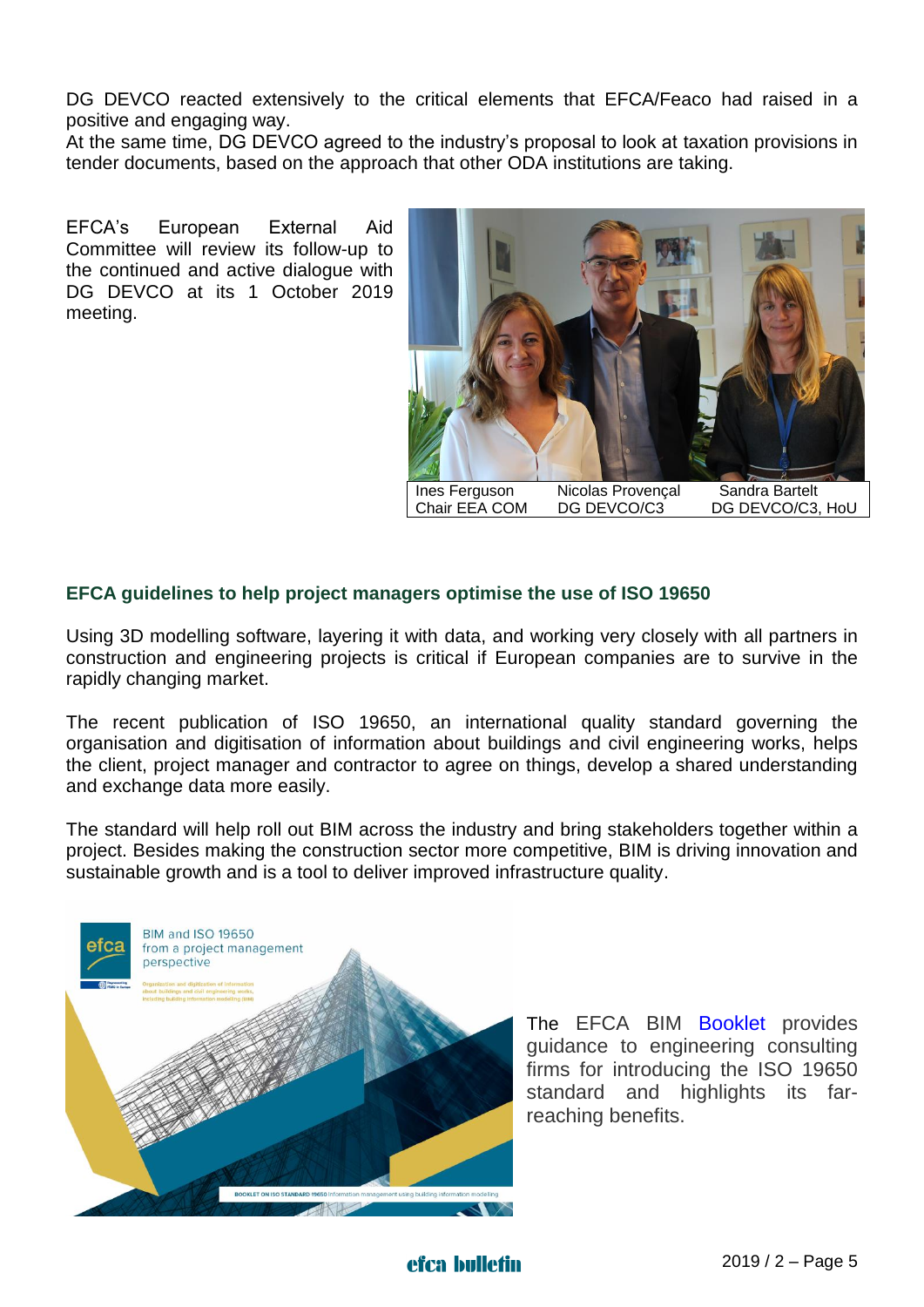For engineers, BIM under ISO 19650 represents unprecedented opportunities for improving their added value during the construction process.

## **EFCA publish second Future Trends Booklet**

The May 2019 edition of 'Future Trends in the Consulting Engineering Industry' further explores the trends that will disrupt the global architectural and engineering consulting (AEC) industry.

The EFCA Booklet is challenging the industry to abandon preconceived frameworks and to embrace new models.

The Booklet emphasises the need for learning how to use the latest advanced technological tools and implementing new management methods that ensure innovation and experimentation through fast feedback cycles with end users.

To become the main actor in the innovation of the AEC industry it is necessary for the industry to learn to organise and manage real time integrated information and how to implement cognitive collaboration.

The EFCA 2019 and 2018 Future Trends Booklets are available from



the homepage on the EFCA website at [www.efcanet.org.](http://www.efcanet.org/)

## **EFCA proposes changes to statistical classification NACE Rev. 2**

In response to Eurostat's invitation for consultation on the review of the Statistical Classification of Economic Activities, NACE Rev. 2, EFCA submitted proposals to ensure that all engineeringrelated activity is adequately recognised.

The proposals would add a turnover of some  $\epsilon$ 73 billion to engineering activities in the European Union classified under the main engineering category (NACE 71.12).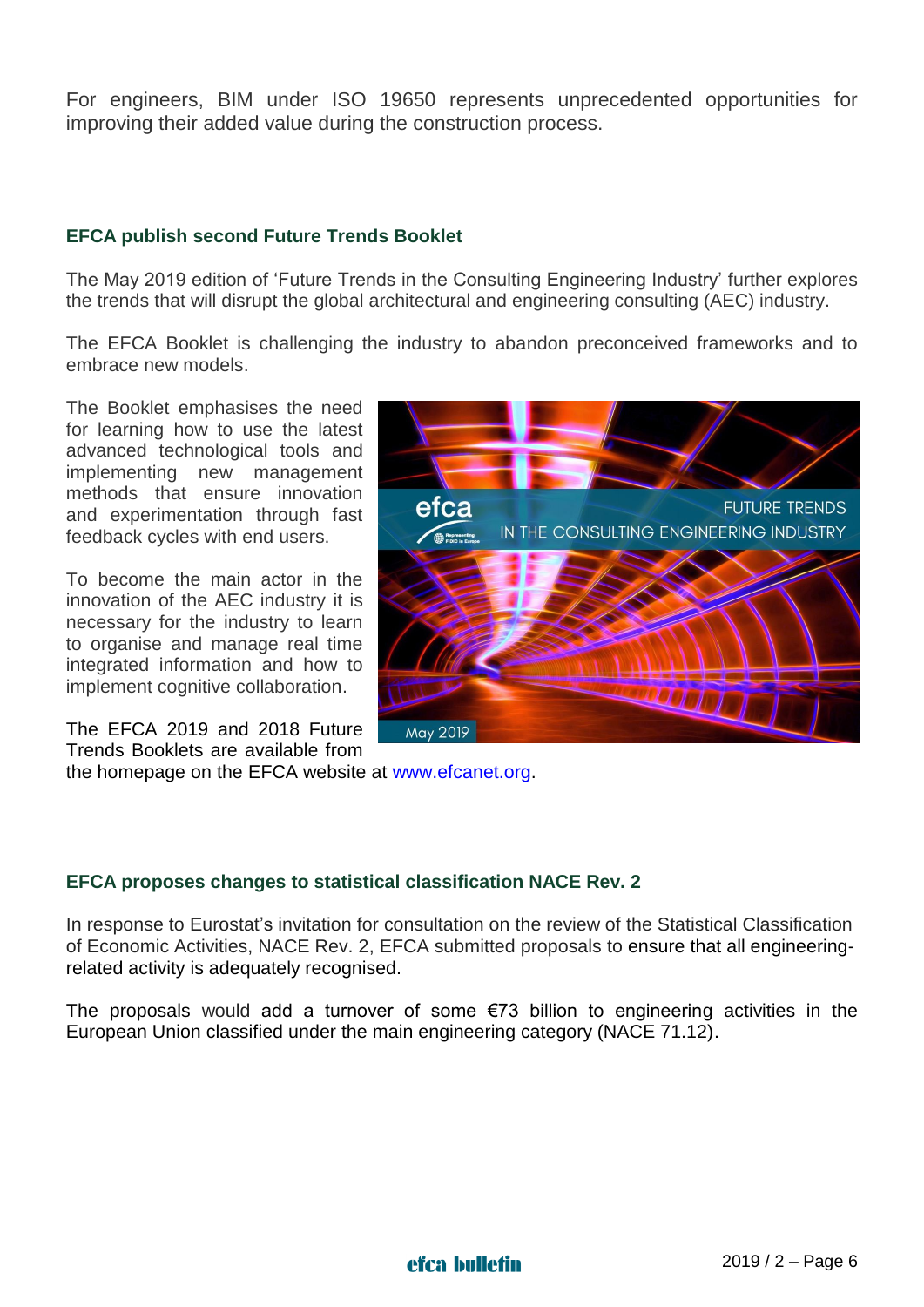NACE Rev. 2 **Statistical classification of economic activities**<br>in the European Community



Also, the proposed new class (NACE 72.12 - Research and engineering development on engineering) that replaces the NACE 72.19 (Other research and experimental development on natural sciences and engineering) class would clearly identify the annual turnover of €60 billion for engineering development.

#### **Construction stakeholders call for a new EU Policy Framework**

EFCA joined all major European construction representatives in the call upon the European Commission to set a coherent and balanced policy framework and adequate regulatory measures for the sector.

**CONSTRUCTION** 2050 **Building tomorrow's** Europe today

Construction stakeholders stress their commitment to the extension of the existing Construction 2020 initiative. Building on the results of the current Construction 2020 initiative, the new 'Construction 2050: Building tomorrow's Europe today' framework should be based on the following principles:

- a specific targeted approach to construction because the sector is at the crossroads of different value chains and its unique nature requires a unique approach;
- an adaptable policy framework to address the evolving construction ecosystem and the transformation of the industry;
- a holistic approach towards policy making in order to implement coherent and balanced policies and legislation.

The construction stakeholders set out main challenges for their sector and formulate concrete proposals in their common vision ['Construction 2050. Building tomorrow's Europe today'](http://www.efcanet.org/Portals/EFCA/EFCA%20files/PDF/Construction%202050%20Paper%20-%20Final.pdf).

#### **EU public procurement law: what is the meaning of the proportionality principle?**

The 2014 EU public procurement Directives do not set out how to deal with the proportionality principle.

In order to help the contracting authorities, the Proportionality Guide was published as part of the Public Procurement order, which is implementing the Dutch Public Procurement Act in 2012.

The [Guide](https://www.ibr.nl/publicaties/aanbestedingsrecht-publicaties/proportionality-guide/) contains a detailed explanation of what the principle of proportionality means, or should mean, in all stages of the procurement procedure and in the terms and conditions of the contract.